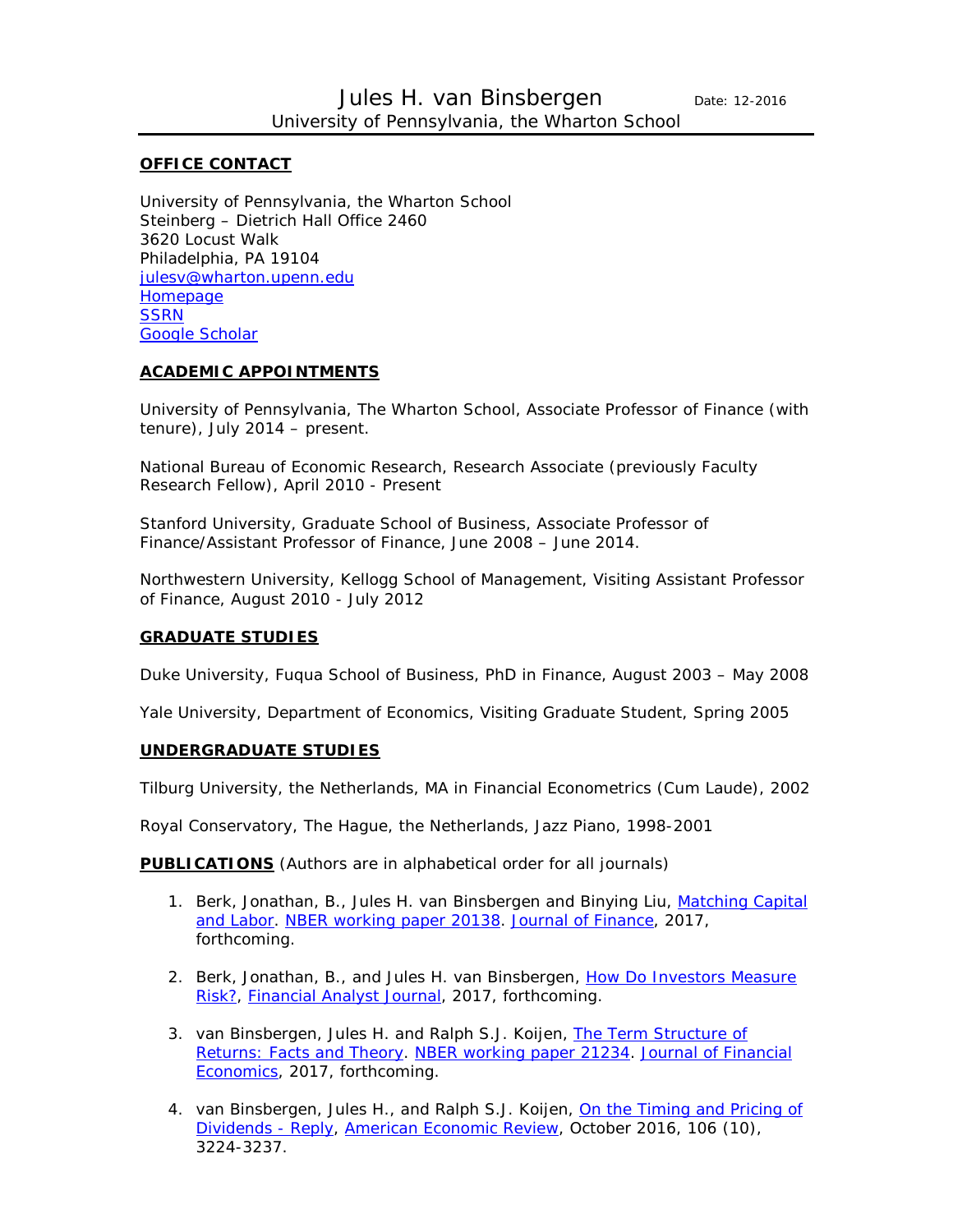- 5. Berk, Jonathan, B., and Jules H. van Binsbergen, [Active Managers are Skilled,](http://papers.ssrn.com/sol3/papers.cfm?abstract_id=2616505) *[Journal of Portfolio Management](http://www.iijournals.com/toc/jpm/current)*, 2016, 42 (2), 131-139.
- 6. Berk, Jonathan, B., and Jules H. van Binsbergen, [Assessing Asset Pricing](http://papers.ssrn.com/sol3/papers.cfm?abstract_id=2340784)  [Models using Revealed Preference.](http://papers.ssrn.com/sol3/papers.cfm?abstract_id=2340784) *[Journal of Financial Economics](http://jfe.rochester.edu/)*, Lead Article, January 2016, 119 (1), 1-23. [NBER working paper 20345.](http://www.nber.org/papers/w20435)
- 7. van Binsbergen, Jules H., [Good-Specific Habit Formation and the Cross-](http://papers.ssrn.com/sol3/papers.cfm?abstract_id=1101456)[Section of Expected Returns.](http://papers.ssrn.com/sol3/papers.cfm?abstract_id=1101456) *[Journal of Finance](http://www.afajof.org/)*, 2016, 71 (4), 1699-1732.
- 8. Berk, Jonathan B., and Jules H. van Binsbergen, [Measuring Skill in the Mutual](http://papers.ssrn.com/sol3/papers.cfm?abstract_id=2038108)  [Fund Industry.](http://papers.ssrn.com/sol3/papers.cfm?abstract_id=2038108) Finalist for the 2013 AQR Insight Award. Marshall Blume Prize (Honorable Mention). *[Journal of Financial Economics,](http://jfe.rochester.edu/)* Lead Article, October 2015, 1-20. [NBER working paper 18184.](http://www.nber.org/papers/w18184)
- 9. van Binsbergen, Jules H., Dirk Broeders, Myrthe de Jong, and Ralph S.J. Koijen, Collective Pension Schemes and Individual Choice, *[Journal of Pension](http://journals.cambridge.org/action/displayJournal?jid=PEF)  [Economics and Finance](http://journals.cambridge.org/action/displayJournal?jid=PEF)*, Volume 13, April 2014, 210-225.
- 10. van Binsbergen, Jules H., Wouter Hueskes, Ralph S.J. Koijen and Evert Vrugt, [Equity Yields,](http://papers.ssrn.com/sol3/papers.cfm?abstract_id=1748862) *[Journal of Financial Economics](http://jfe.rochester.edu/)*, Lead Article, December 2013, 503-519. [NBER working paper 17416.](http://www.nber.org/papers/w17416)
- 11. van Binsbergen, Jules H., Jesus Fernandez-Villaverde, Ralph S.J. Koijen and Juan Rubio-Ramirez, [The Term Structure of Interest Rates in a DSGE Model](http://papers.ssrn.com/sol3/papers.cfm?abstract_id=1569916)  [with Recursive Preferences,](http://papers.ssrn.com/sol3/papers.cfm?abstract_id=1569916) *[Journal of Monetary Economics](http://www.journals.elsevier.com/journal-of-monetary-economics/)*, November 2012, 59, 634-648. [NBER working paper 15890.](http://www.nber.org/papers/w15890)
- 12. van Binsbergen, Jules H., Michael W. Brandt, and Ralph S.J. Koijen, On the [Timing and Pricing of Dividends,](http://papers.ssrn.com/sol3/papers.cfm?abstract_id=1551654) *[American Economic Review](http://www.aeaweb.org/aer/index.php)*, June 2012, 102 (4), 1596-1618. Winner of the 2010 Outstanding Paper Award of the Swiss Finance Institute (FAME research prize).
- 13. van Binsbergen, Jules H., John R. Graham, and Jie Yang, Optimal Capital [Structure,](http://papers.ssrn.com/sol3/papers.cfm?abstract_id=1743203) *[Journal of Applied Corporate Finance](http://www.blackwellpublishing.com/journal.asp?ref=1078-1196)*, December 2011, 34-59.
- 14. van Binsbergen, Jules H., John R. Graham, and Jie Yang, **The Cost of Debt**, *[Journal of Finance](http://www.afajof.org/)*, December 2010, 2089-2136. Finalist for the Brattle Prize. Featured in the [NBER Digest](http://www.nber.org/digest/sep10/w16023.html) and the [Harvard Law School Forum.](http://blogs.law.harvard.edu/corpgov/tag/jules-van-binsbergen/) [NBER](http://www.nber.org/papers/w16023)  [working paper 16023.](http://www.nber.org/papers/w16023)
- 15. van Binsbergen, Jules H. and Ralph S.J. Koijen, Predictive Regressions: A [Present-Value Approach,](http://papers.ssrn.com/sol3/papers.cfm?abstract_id=968053) *[Journal of Finance](http://www.afajof.org/)*, August 2010, 1439-1471. Winner of the Goldman Sachs Asset Management Award for best paper in empirical investments at the 2008 WFA conference. Finalist for the Smith-Breeden prize. [NBER working paper 16263.](http://www.nber.org/papers/w16263)
- 16. van Binsbergen, Jules H., Michael W. Brandt, and Ralph S.J. Koijen, [Optimal](http://papers.ssrn.com/sol3/papers.cfm?abstract_id=887399) [Decentralized Investment Management,](http://papers.ssrn.com/sol3/papers.cfm?abstract_id=887399) *[Journal of Finance](http://www.afajof.org/)*, August 2008, 1849-1895. NBER [working](http://www.nber.org/cgi-bin/author_papers.pl?author=jules_vanbinsbergen) paper 12144.
- 17. van Binsbergen, Jules H., and Michael W. Brandt, [Portfolio](http://faculty.fuqua.duke.edu/areas/finance/phd/vanbinsbergen/WeightIteration.pdf) Weight Iteration when [Simulating](http://faculty.fuqua.duke.edu/areas/finance/phd/vanbinsbergen/WeightIteration.pdf) Dynamic Portfolio Choice Problems, *[Computational](http://www.springer.com/west/home/economics/economic+theory?SGWID=4-40537-70-35679503-0) [Economics](http://www.springer.com/west/home/economics/economic+theory?SGWID=4-40537-70-35679503-0)*, 2007, Vol. 29, No. 3, 355-367.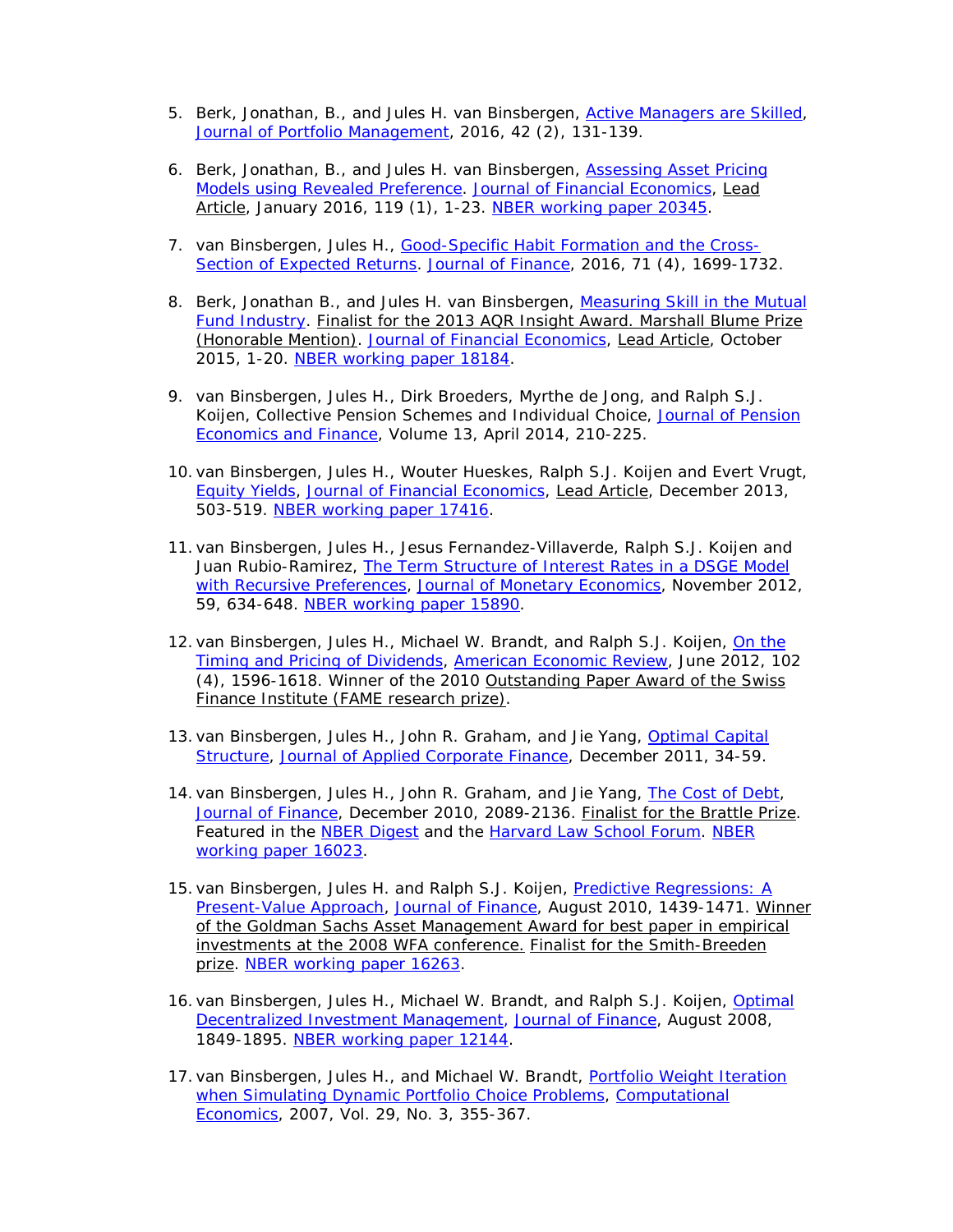18. van Binsbergen, Jules H., and Leslie M. Marx, [Exploring](http://papers.ssrn.com/sol3/papers.cfm?abstract_id=957636) Relations between [Decision](http://papers.ssrn.com/sol3/papers.cfm?abstract_id=957636) Analysis and Game Theory, *[Decision](http://www.informs.org/site/DA/) Analysis*, 2007, Vol. 4, No. 1, 32-40.

# **BOOK CHAPTERS**

- 19.Berk, Jonathan B., and Jules H. van Binsbergen, Leveling the Playing Field, in [Portfolio Construction, Measurement, and Efficiency.](http://www.springer.com/us/book/9783319339740) Edited by John B Guerard Jr., 2016.
- 20. van Binsbergen, Jules H., and Michael W. Brandt, Optimal Asset Allocation in [Asset Liability Management,](http://preprodpapers.ssrn.com/sol3/papers.cfm?abstract_id=890891&rec=1&srcabs=675681) [NBER working paper 12970.](http://www.nber.org/papers/w12970) [Handbook of Fixed](http://www.wiley.com/WileyCDA/WileyTitle/productCd-1118709195.html)  [Income,](http://www.wiley.com/WileyCDA/WileyTitle/productCd-1118709195.html) Edited by Pietro Veronesi, 2015.
- 21. van Binsbergen, Jules H., Robert Novy-Marx and Joshua Rauh, [Financial](http://ssrn.com/abstract=2336304)  [Valuation of PBGC Insurance with Market Implied Default Probabilities,](http://ssrn.com/abstract=2336304) *NBER [Tax Policy and the Economy](http://www.nber.org/booksbyseries/TPE.html)*, Volume 28, 2014.
- 22. van Binsbergen, Jules H., Michael W. Brandt, and Ralph S.J. Koijen, Decentralized Decision Making in Investment Managemen[t. Handbook of](http://ukcatalogue.oup.com/product/9780199553433.do)  [Quantitative Asset Management,](http://ukcatalogue.oup.com/product/9780199553433.do) Oxford University Press, 2012. Edited by Bernd Scherer and Kenneth Wilson.

# **WORKING PAPERS**

23. van Binsbergen, Jules H. and Christian C. Opp, Real Anomalies: Are Financial [Markets a Sideshow?,](https://papers.ssrn.com/sol3/papers.cfm?abstract_id=2747739) Working Paper.

# **WORK-IN-PROGRESS**

- 24.Charlatans, with Jonathan B. Berk
- 25. The Price of Volatility Risk, with Bob Hodrick
- 26.Skill Diffusion, with Laura Veldkamp

# **BOOK REVIEWS**

27. van Binsbergen, Jules H., Book review of "Anticipating Correlations", by Robert F. Engle, Journal of Economic Literature, March 2011.

# **TEACHING**

University of Pennsylvania, The Wharton School:

- Corporate Finance F611 (MBA core)

### Stanford GSB:

- Managerial Finance -- Advanced (MBA core)
- Econometrics 603: Probability and Statistics (PhD)
- F342: Financial Markets and the Macro Economy (MBA elective)

# Northwestern Kellogg:

- Finance I/II (MBA core)

# Duke University:

- Decision making in Business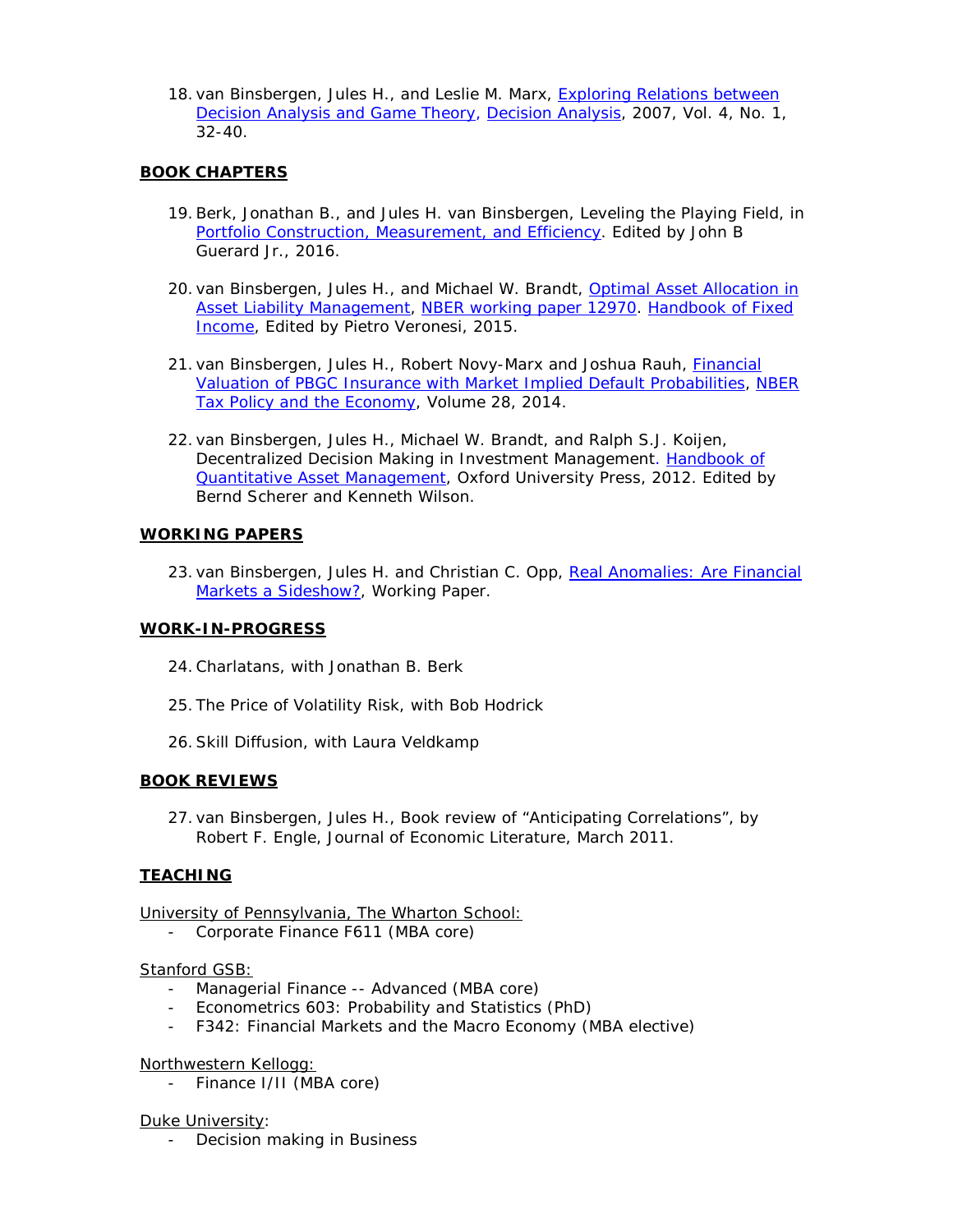### **HONORS, AWARDS AND SCHOLARSHIPS**

- ["Goes above and beyond" Core Curriculum Teaching Award,](https://mba-inside.wharton.upenn.edu/1042-2/) 2016
- ["Tough but we will thank you in five years" Core Curriculum Teaching](https://mba-inside.wharton.upenn.edu/1042-2/)  [Award,](https://mba-inside.wharton.upenn.edu/1042-2/) 2016
- Helen Kardon Moss Anvil Award Nominee for outstanding teaching, 2016
- Poets and Quants 2015: 40 Best Business School Professors under 40 (40 under 40)
- Marshal Blume Prize 2015 ( $2<sup>nd</sup>$  place) for "Measuring Skill in the Mutual Fund Industry"
- Spence Faculty Scholar, Graduate School of Business, Stanford University, 2013-2014
- Finalist for the 2013 AQR Insight Award for "Measuring Skill in the Mutual Fund Industry"
- Faculty impact award for excellence in teaching, Student Association Kellogg School of Management, Northwestern University
- Chair's award for excellence in teaching in the core, Kellogg School of Management
- Finalist for the Brattle Prize, for "The Cost of Debt", American Finance Association
- Swiss Finance Institute Outstanding Paper Award (FAME) for "On the Timing and Pricing of Dividends"
- Finalist for the Smith Breeden Prize, for "Predictive Regressions: A Present-Value Approach"
- Goldman Sachs Asset Management Award for best paper in empirical investments at the 2008 WFA conference for "Predictive Regressions: A Present-Value Approach"
- International Center for Pension Management, Grant, 2007
- Prince Bernhard Culture Fund, PhD Research Grant, 2003

### **CONFERENCES AND PRESENTATIONS** (\* indicates presentation by co-author)

Charlatans (with Jonathan Berk) Stanford GSB

Real Anomalies: Are Financial Markets a Sideshow? Oxford University 2016, NBER Summer Institute 2016\*, American Finance Association 2017, Wharton Liquidity Conference 2016, Princeton 2016, Berkeley Haas 2016, Michigan Ross 2016, Baruch 2016, London Business School\*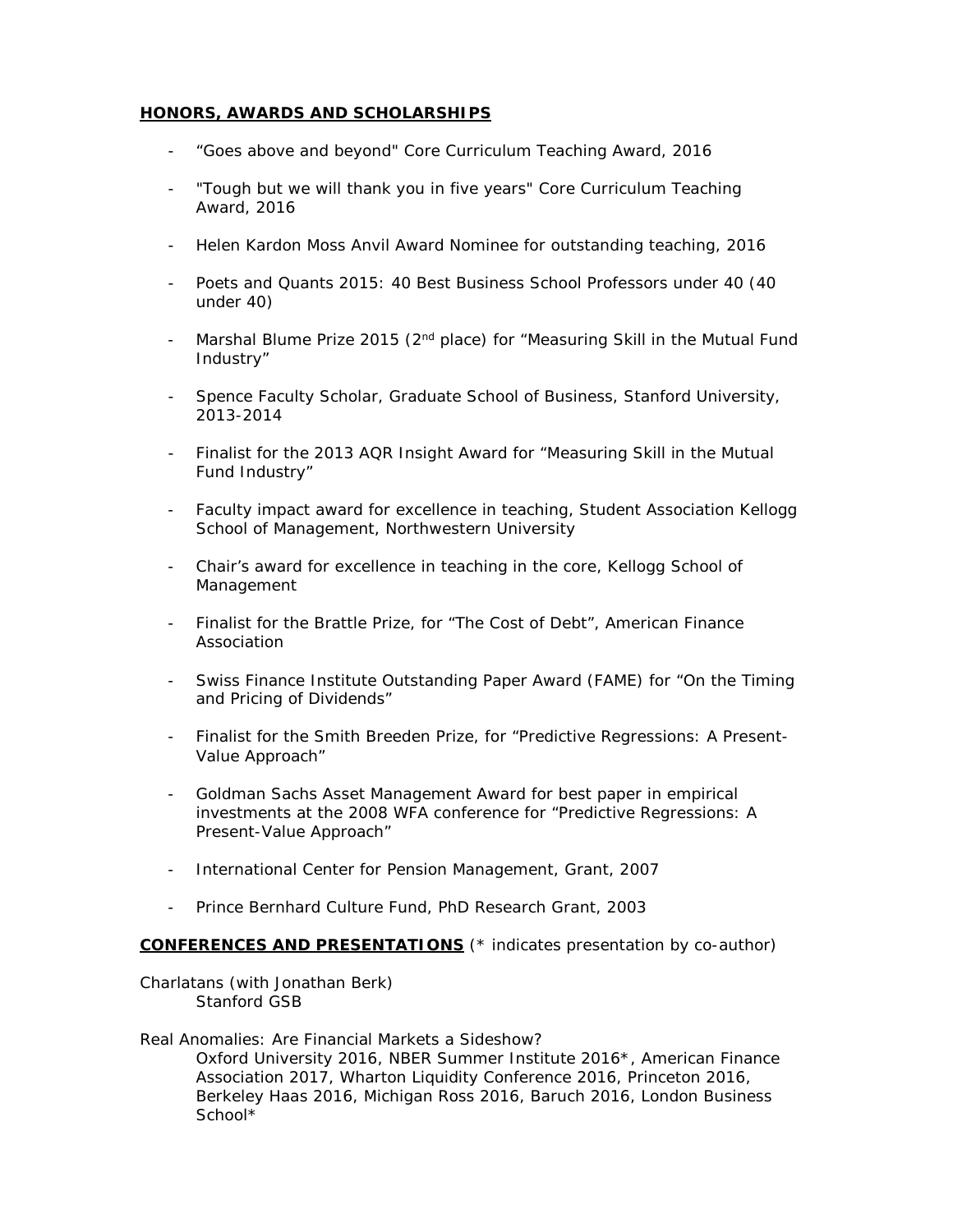Matching Capital and Labor

NBER Corporate Finance Meetings 2014, University of Maryland 2015, SFS Cavalcade 2015, Georgia State University 2015, Adam Smith Conference 2015\*, FRIC conference 2015\*, American Finance Association 2016, Five Star Conference 2015, NY Fed 2015, FRIC Conference 2015\*, INFORMS meetings 2015, Northeastern Finance Conference 2016, DNB 2016

Assessing Asset Pricing Models Using Revealed Preference

Kellogg Junior Finance conference 2013, Stanford Institute for Theoretical Economics (SITE) 2014, University of Chicago Booth 2014\*, Notre Dame 2014, Harvard University 2014, Stanford GSB 2014\*, American Finance Association 2015, Jackson Hole Conference 2015, Kansas City Fed 2015, Marco Finance Society Meetings 2015

Real Excess Volatility

Stanford Institute for Theoretical Economics (SITE) 2013

#### Measuring Managerial Skill in the Mutual Fund Industry

Boston University 2013, UT Dallas 2013\*, Rochester 2013, Copenhagen Business School 2013\*, Dartmouth 2013, Boston College 2012, Stockholm School of Economics 2012, Vanderbilt 2012, University of Toronto\*, Wharton 2012\*, NBER Summer Institute 2012, University of Chicago\*, American Finance Association 2013, Stanford Berkeley joint seminar 2012\*, JOIM conference 2012, Jackson Hole 2013, Emory 2013, Michigan State University 2013, NYU 2013, Columbia 2013, Tilburg University 2013, Rotterdam School of Management 2013, Stanford 2013

#### Equity Yields

Western Finance Association 2012, University of Lausanne 2012, Riksbank Sweden 2012, EFA Meetings Stockholm 2011, Northwestern University, McGill University 2011, Yale University 2010, University of Chicago\* 2011, Insead 2011, Stanford SITE 2011, Tilburg University 2011, Erasmus University 2011, Stanford GSB 2011\*, UC Berkeley 2011, Univeresity of Minnesota, Minnesota FED\*, JOIM conference 2012, UBC 2012, LBS 2012\*

On the Timing and Pricing of Dividends

APG Investments 2010\*, AQR Captial 2010\*, Brigham Young University 2010, European Finance Association 2010, Stanford GSB, Stanford Institute for Theoretical Economics (SITE) 2010, CEPR Gerzensee 2010, Stanford GSB 2010, Maastricht University, NBER Asset Pricing Meetings 2010\*, Chicago Booth 2009\*, UC Berkeley 2009, University of Amsterdam Asset Pricing Retreat 2009, Notre Dame 2010\*, Boston College 2010\*, Northwestern University 2010, UT Austin 2010\*, AFA meetings 2011\*

Good-Specific Habit Formation and the Cross-Section of Expected Returns Barclays Global Investors 2008, Carnegie Mellon 2008, Columbia GSB 2008, Dartmouth Tuck 2008, Federal Reserve Board 2008, Harvard Economics 2008, MIT Sloan 2008, Northwestern Kellogg 2008, NYU Stern 2008, Princeton Economics 2008, Stanford GSB 2008, UCSD 2008, University of Chicago GSB 2008, USC 2008, Upenn Wharton 2008, Yale 2008, Banco de Portugal V Conference on Monetary Economics 2008, New Stars of Finance Conference Madrid 2008, European Finance Association 2008 Athens, American Finance Association 2009, San Francisco

### Predictive Regressions: A Present-Value Approach

Berkeley-Stanford Seminar 2008, Chicago GSB 2008\*, Imperial College 2008, University of Wisconsin\* 2008, Western Finance Association 2008 Waikoloa, UCLA, 2007, Rotman School of Management 2007, Tilburg University\* 2007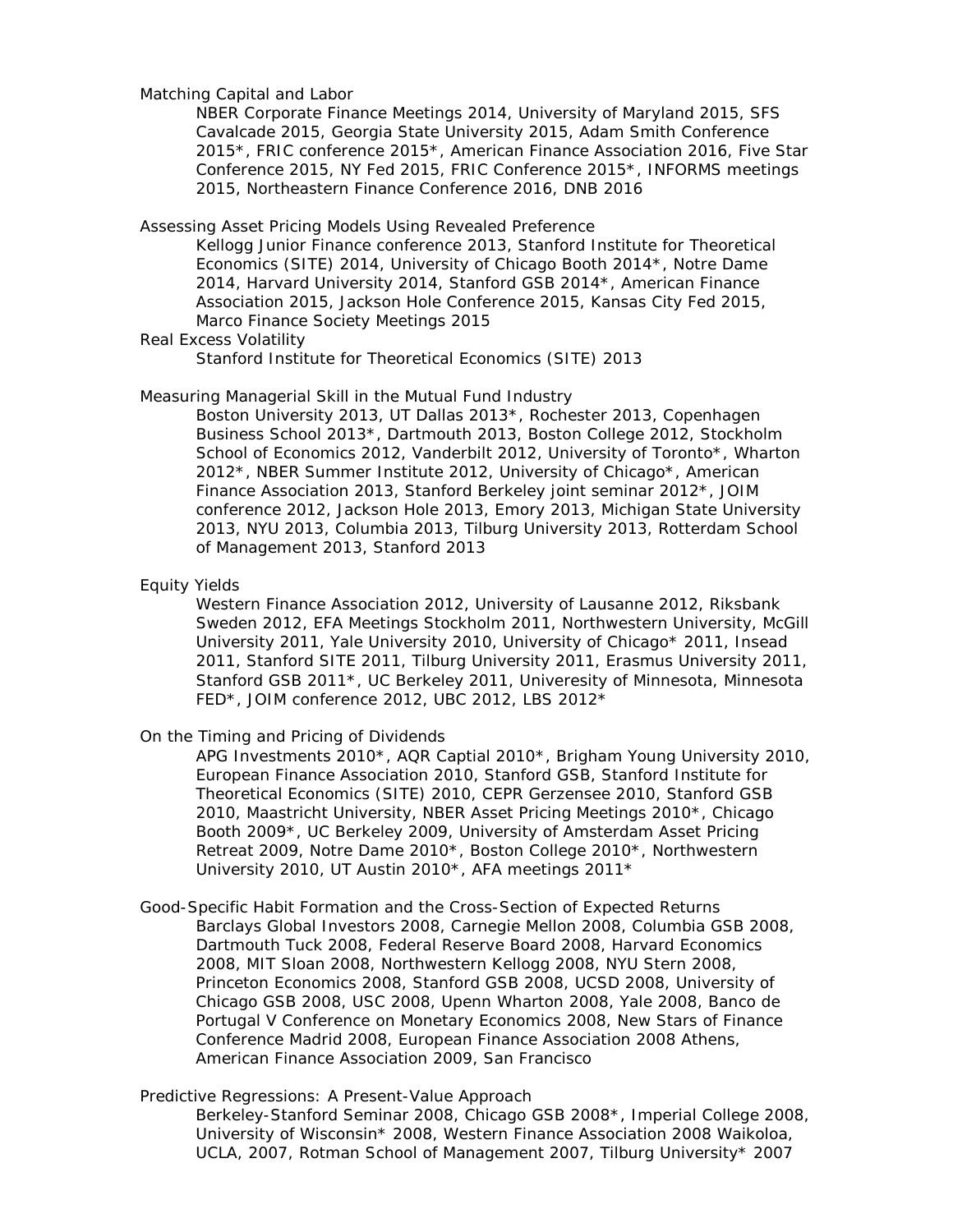Optimal Decentralized Investment Management

American Finance Association 2007, European Finance Association\* 2006

The Cost of Debt

Western Finance Association 2007, NBER Summer Meetings Corporate Finance 2007, European Finance Association 2007 Ljubljana, University of Chicago\* 2008, Upenn Wharton\* 2007, University of Pittsburgh\* 2007, New York University Stern\* 2007

Optimal Asset Allocation in Asset Liability Management European Finance Association 2007 Ljubljana, Bank of Canada - Rotman: Advances in Portfolio Management 2007, Netspar –Tilburg University 2006

### **PROFESSIONAL SERVICE**

Editor, Review of Finance, December 2016 - present

Co-Editor, Journal of Empirical Finance, January 2016 – December 2016 Associate Editor, Journal of Empirical Finance, November 2010 – November 2013

Associate Editor, Journal of Banking and Finance, January 2015 - present

Stanford Institute of Theoretical Economics (SITE), Program Committee for the Section "New Models of Financial Markets", 2009-2010, 2012-2014

Western Finance Association (WFA) Program Committee, 2009-present

WFA 2007, Big Sky: Program Committee Assistant Chairperson

FRA Program Committee, 2013-present

SFS Cavalcade Program Committee, 2015

Discussant and/or Session Chair:

- American Finance Association 2017, Chicago
- American Finance Association 2016, San Francisco
- Western Finance Association 2015, Seattle
- American Finance Association 2015, Boston
- American Finance Association 2014, Philadelphia
- Western Finance Association 2013, Lake Tahoe
- American Finance Association 2013, San Diego
- Western Finance Association 2012, Las Vegas
- Econometric Society Meetings 2011, Denver
- Asset Pricing Retreat, 2010, University of Amsterdam
- American Finance Association 2010, Atlanta
- Asset Pricing Retreat, 2009, University of Amsterdam
- American Finance Association 2009, San Francisco
- Econometric Society Meetings, 2009, San Francisco
- European Finance Association 2007, Ljubljana